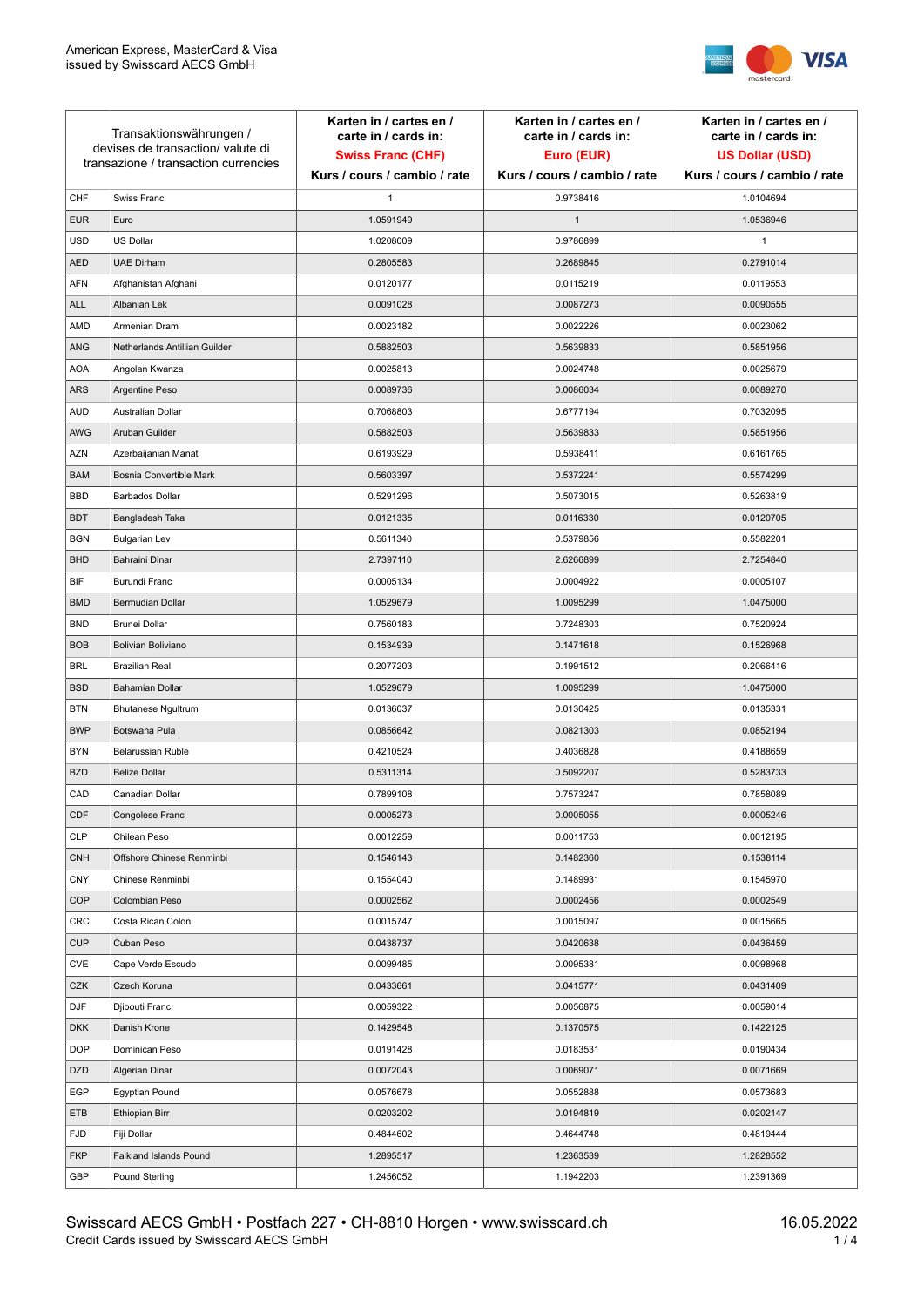

| Transaktionswährungen /<br>devises de transaction/ valute di<br>transazione / transaction currencies |                        | Karten in / cartes en /<br>carte in / cards in: | Karten in / cartes en /<br>carte in / cards in: | Karten in / cartes en /<br>carte in / cards in: |
|------------------------------------------------------------------------------------------------------|------------------------|-------------------------------------------------|-------------------------------------------------|-------------------------------------------------|
|                                                                                                      |                        | <b>Swiss Franc (CHF)</b>                        | Euro (EUR)                                      | <b>US Dollar (USD)</b>                          |
|                                                                                                      |                        | Kurs / cours / cambio / rate                    | Kurs / cours / cambio / rate                    | Kurs / cours / cambio / rate                    |
| <b>GEL</b>                                                                                           | Georgia Lari           | 0.3533449                                       | 0.3387684                                       | 0.3515100                                       |
| <b>GHS</b>                                                                                           | Ghana Cedi             | 0.1480072                                       | 0.1419015                                       | 0.1472386                                       |
| GIP                                                                                                  | Gibraltar Pound        | 1.2895517                                       | 1.2363539                                       | 1.2828552                                       |
| <b>GMD</b>                                                                                           | Gambia Dalasi          | 0.0218006                                       | 0.0209013                                       | 0.0216874                                       |
| <b>GNF</b>                                                                                           | Guinea Franc           | 0.0001223                                       | 0.0001173                                       | 0.0001217                                       |
| <b>GTQ</b>                                                                                           | Guatemala Quetzal      | 0.1374627                                       | 0.1317920                                       | 0.1367489                                       |
| GYD                                                                                                  | Guyana Dollar          | 0.0050400                                       | 0.0048321                                       | 0.0050138                                       |
| <b>HKD</b>                                                                                           | Hong Kong Dollar       | 0.1300464                                       | 0.1246816                                       | 0.1293711                                       |
| <b>HNL</b>                                                                                           | Honduras Lempira       | 0.0429465                                       | 0.0411748                                       | 0.0427235                                       |
| <b>HRK</b>                                                                                           | Croatian Kuna          | 0.1459310                                       | 0.1399109                                       | 0.1451732                                       |
| <b>HTG</b>                                                                                           | Haiti Gourde           | 0.0094127                                       | 0.0090244                                       | 0.0093638                                       |
| <b>HUF</b>                                                                                           | Forint                 | 0.0028032                                       | 0.0026876                                       | 0.0027886                                       |
| <b>IDR</b>                                                                                           | Indonesia Rupiah       | 0.0000722                                       | 0.0000692                                       | 0.0000718                                       |
| <b>ILS</b>                                                                                           | New Israeli Sheqel     | 0.3028890                                       | 0.2903939                                       | 0.3013161                                       |
| <b>INR</b>                                                                                           | Indian Rupee           | 0.0136171                                       | 0.0130554                                       | 0.0135464                                       |
| IQD                                                                                                  | Iraqi Dinar            | 0.0007212                                       | 0.0006914                                       | 0.0007175                                       |
| <b>ISK</b>                                                                                           | <b>Iceland Krona</b>   | 0.0078451                                       | 0.0075215                                       | 0.0078044                                       |
| JMD                                                                                                  | Jamaican Dollar        | 0.0067831                                       | 0.0065033                                       | 0.0067479                                       |
| <b>JOD</b>                                                                                           | Jordanian Dinar        | 1.4876743                                       | 1.4263034                                       | 1.4799490                                       |
| JPY                                                                                                  | Yen                    | 0.0079702                                       | 0.0076414                                       | 0.0079288                                       |
| <b>KES</b>                                                                                           | Kenyan Shilling        | 0.0090695                                       | 0.0086954                                       | 0.0090224                                       |
| KGS                                                                                                  | Kyrgyzstan Som         | 0.0126808                                       | 0.0121577                                       | 0.0126149                                       |
| <b>KHR</b>                                                                                           | Cambodia Riel          | 0.0002596                                       | 0.0002489                                       | 0.0002583                                       |
| KMF                                                                                                  | Comoro Franc           | 0.0022212                                       | 0.0021296                                       | 0.0022097                                       |
| <b>KRW</b>                                                                                           | Korean Republic Won    | 0.0008221                                       | 0.0007882                                       | 0.0008178                                       |
| <b>KWD</b>                                                                                           | Kuwaiti Dinar          | 3.3609035                                       | 3.2222564                                       | 3.3434507                                       |
| <b>KYD</b>                                                                                           | Cayman Islands Dollar  | 1.2635620                                       | 1.2114364                                       | 1.2570005                                       |
| KZT                                                                                                  | Kazakhstan Tenge       | 0.0024413                                       | 0.0023406                                       | 0.0024286                                       |
| LAK                                                                                                  | Lao Republic Kip       | 0.0000820                                       | 0.0000786                                       | 0.0000816                                       |
| LBP                                                                                                  | Lebanese Pound         | 0.0000464                                       | 0.0000445                                       | 0.0000462                                       |
| <b>LKR</b>                                                                                           | Sri Lanka Rupee        | 0.0029287                                       | 0.0028079                                       | 0.0029135                                       |
| <b>LRD</b>                                                                                           | Liberian Dollar        | 0.0069607                                       | 0.0066736                                       | 0.0069246                                       |
| <b>LSL</b>                                                                                           | Lesotho Lothi          | 0.0653172                                       | 0.0626227                                       | 0.0649780                                       |
| LYD                                                                                                  | Libyan Dinar           | 0.2191030                                       | 0.2100644                                       | 0.2179652                                       |
| <b>MAD</b>                                                                                           | Moroccan Dirham        | 0.1017764                                       | 0.0975778                                       | 0.1012479                                       |
| MDL                                                                                                  | Moldovan Leu           | 0.0556136                                       | 0.0533194                                       | 0.0553248                                       |
| <b>MGA</b>                                                                                           | Malagasy Ariary        | 0.0002610                                       | 0.0002502                                       | 0.0002596                                       |
| MKD                                                                                                  | Macedonia Denar        | 0.0177244                                       | 0.0169932                                       | 0.0176324                                       |
| MMK                                                                                                  | Myanmar Kyat           | 0.0005692                                       | 0.0005457                                       | 0.0005662                                       |
| <b>MNT</b>                                                                                           | Mongolia Tugrik        | 0.0003376                                       | 0.0003237                                       | 0.0003358                                       |
| <b>MOP</b>                                                                                           | Macao Pataca           | 0.1302533                                       | 0.1248800                                       | 0.1295769                                       |
| <b>MRU</b>                                                                                           | Mauritanian Ouguiya    | 0.0289097                                       | 0.0277171                                       | 0.0287596                                       |
| <b>MUR</b>                                                                                           | <b>Mauritius Rupee</b> | 0.0243947                                       | 0.0233883                                       | 0.0242680                                       |
| <b>MVR</b>                                                                                           | Maldives Rufiyaa       | 0.0682183                                       | 0.0654041                                       | 0.0678640                                       |
| <b>MWK</b>                                                                                           | Malawi Kwacha          | 0.0012924                                       | 0.0012391                                       | 0.0012857                                       |
| MXN                                                                                                  | Mexican Peso           | 0.0523136                                       | 0.0501555                                       | 0.0520419                                       |
| <b>MYR</b>                                                                                           | Malaysian Ringgit      | 0.2398762                                       | 0.2299806                                       | 0.2386305                                       |
|                                                                                                      |                        |                                                 |                                                 |                                                 |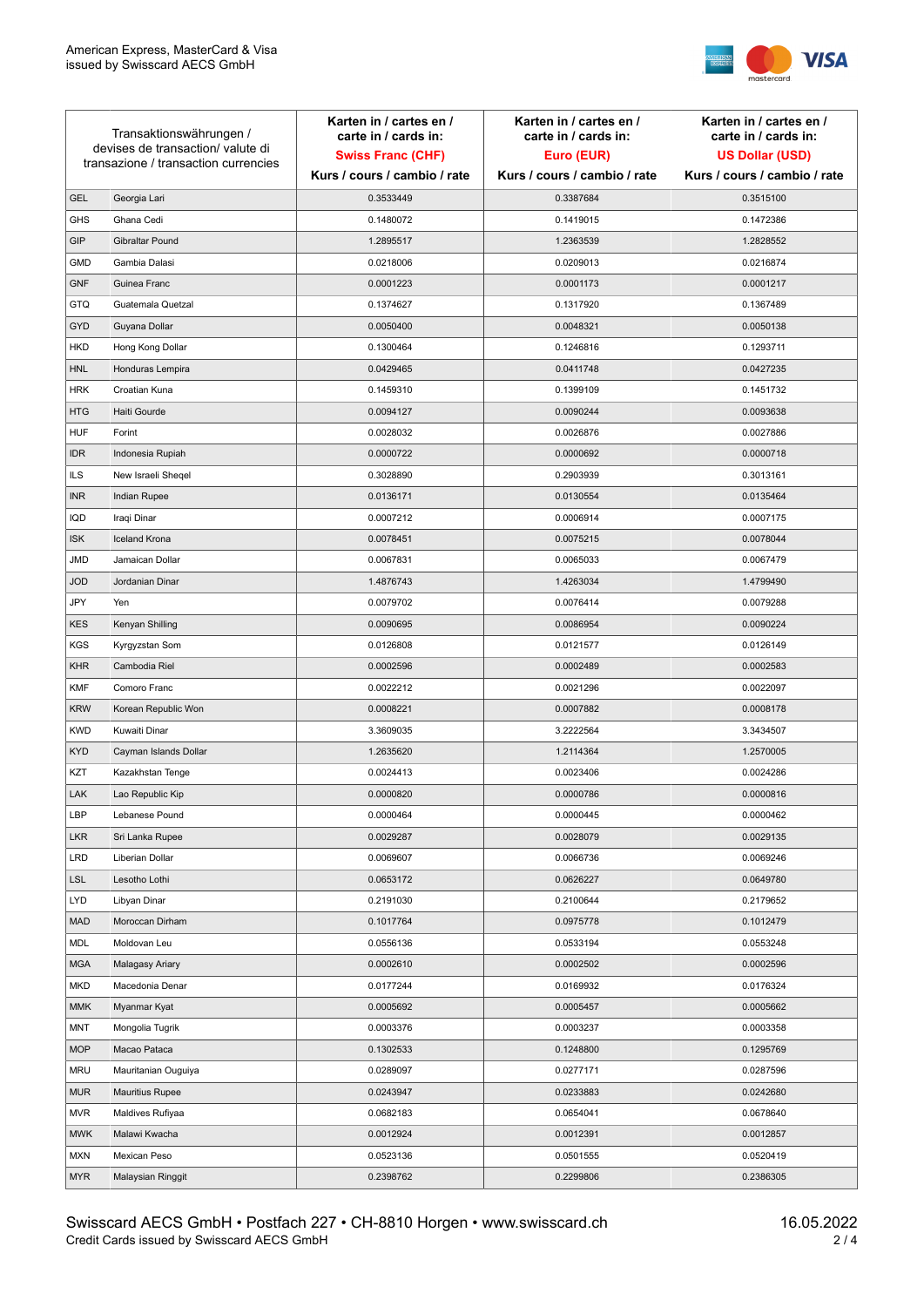

| Transaktionswährungen /<br>devises de transaction/valute di<br>transazione / transaction currencies |                             | Karten in / cartes en /<br>carte in / cards in:<br><b>Swiss Franc (CHF)</b> | Karten in / cartes en /<br>carte in / cards in:<br>Euro (EUR) | Karten in / cartes en /<br>carte in / cards in:<br><b>US Dollar (USD)</b> |
|-----------------------------------------------------------------------------------------------------|-----------------------------|-----------------------------------------------------------------------------|---------------------------------------------------------------|---------------------------------------------------------------------------|
|                                                                                                     |                             | Kurs / cours / cambio / rate                                                | Kurs / cours / cambio / rate                                  | Kurs / cours / cambio / rate                                              |
| <b>MZN</b>                                                                                          | Mozambique Metical          | 0.0164549                                                                   | 0.0157761                                                     | 0.0163695                                                                 |
| <b>NAD</b>                                                                                          | Namibia Dollar              | 0.0651992                                                                   | 0.0625095                                                     | 0.0648606                                                                 |
| <b>NGN</b>                                                                                          | Nigeria Naira               | 0.0025297                                                                   | 0.0024253                                                     | 0.0025166                                                                 |
| <b>NIO</b>                                                                                          | Nicaragua Cordoba Oro       | 0.0295694                                                                   | 0.0283496                                                     | 0.0294158                                                                 |
| <b>NOK</b>                                                                                          | Norwegian Krone             | 0.1044450                                                                   | 0.1001363                                                     | 0.1039026                                                                 |
| <b>NPR</b>                                                                                          | Nepalese Rupee              | 0.0085107                                                                   | 0.0081596                                                     | 0.0084665                                                                 |
| <b>NZD</b>                                                                                          | New Zealand Dollar          | 0.6398686                                                                   | 0.6134722                                                     | 0.6365458                                                                 |
| <b>OMR</b>                                                                                          | Oman Rial                   | 2.6784613                                                                   | 2.5679669                                                     | 2.6645523                                                                 |
| PAB                                                                                                 | Panamanian Balboa           | 1.0529679                                                                   | 1.0095299                                                     | 1.0475000                                                                 |
| PEN                                                                                                 | Peru Sol                    | 0.2807372                                                                   | 0.2691560                                                     | 0.2792794                                                                 |
| <b>PGK</b>                                                                                          | Papua New Guinea Kina       | 0.2990429                                                                   | 0.2867065                                                     | 0.2974900                                                                 |
| PHP                                                                                                 | Philippine Peso             | 0.0201357                                                                   | 0.0193050                                                     | 0.0200311                                                                 |
| <b>PKR</b>                                                                                          | Pakistan Rupee              | 0.0054539                                                                   | 0.0052289                                                     | 0.0054256                                                                 |
| <b>PLN</b>                                                                                          | Zloty                       | 0.2300887                                                                   | 0.2205969                                                     | 0.2288939                                                                 |
| <b>PYG</b>                                                                                          | Paraguay Guarani            | 0.0001533                                                                   | 0.0001470                                                     | 0.0001525                                                                 |
| QAR                                                                                                 | Qatari Rial                 | 0.2830633                                                                   | 0.2713861                                                     | 0.2815934                                                                 |
| <b>RON</b>                                                                                          | Leu                         | 0.2219662                                                                   | 0.2128094                                                     | 0.2208136                                                                 |
| <b>RSD</b>                                                                                          | Serbian Dinar               | 0.0093400                                                                   | 0.0089547                                                     | 0.0092915                                                                 |
| <b>RUB</b>                                                                                          | <b>Russian Ruble</b>        | 0.0165268                                                                   | 0.0158450                                                     | 0.0164410                                                                 |
| <b>RWF</b>                                                                                          | Rwanda Franc                | 0.0010352                                                                   | 0.0009925                                                     | 0.0010298                                                                 |
| SAR                                                                                                 | Saudi Riyal                 | 0.2747455                                                                   | 0.2634114                                                     | 0.2733188                                                                 |
| <b>SBD</b>                                                                                          | Solomon Islands Dollar      | 0.1347799                                                                   | 0.1292198                                                     | 0.1340800                                                                 |
| <b>SCR</b>                                                                                          | Seychelles Rupee            | 0.0750020                                                                   | 0.0719079                                                     | 0.0746125                                                                 |
| <b>SDG</b>                                                                                          | Sudanese Pound              | 0.0023641                                                                   | 0.0022666                                                     | 0.0023518                                                                 |
| <b>SEK</b>                                                                                          | Swedish Krona               | 0.1016124                                                                   | 0.0974206                                                     | 0.1010847                                                                 |
| SGD                                                                                                 | Singapore Dollar            | 0.7329228                                                                   | 0.7026876                                                     | 0.7291168                                                                 |
| <b>SHP</b>                                                                                          | St Helena Pound             | 1.2895517                                                                   | 1.2363539                                                     | 1.2828552                                                                 |
| <b>SLL</b>                                                                                          | Sierra Leone Leone          | 0.0000814                                                                   | 0.0000780                                                     | 0.0000810                                                                 |
| SOS                                                                                                 | Somali shilling             | 0.0018227                                                                   | 0.0017475                                                     | 0.0018132                                                                 |
| <b>SRD</b>                                                                                          | Suriname Dollar             | 0.0501968                                                                   | 0.0481260                                                     | 0.0499361                                                                 |
| SSD                                                                                                 | South Sudanese Pound        | 0.0024271                                                                   | 0.0023270                                                     | 0.0024145                                                                 |
| <b>STN</b>                                                                                          | Sao Tome and Principe Dobra | 0.0443419                                                                   | 0.0425127                                                     | 0.0441116                                                                 |
| <b>SVC</b>                                                                                          | El Salvador Colon           | 0.1203392                                                                   | 0.1153749                                                     | 0.1197143                                                                 |
| SZL                                                                                                 | Swaziland Lilangeni         | 0.0652854                                                                   | 0.0625922                                                     | 0.0649464                                                                 |
| THB                                                                                                 | Baht                        | 0.0297596                                                                   | 0.0285319                                                     | 0.0296051                                                                 |
| <b>TJS</b>                                                                                          | Tajikistan Somoni           | 0.0842711                                                                   | 0.0807947                                                     | 0.0838335                                                                 |
| TMT                                                                                                 | Turkmenistan Manat          | 0.3017100                                                                   | 0.2892636                                                     | 0.3001433                                                                 |
| <b>TND</b>                                                                                          | <b>Tunisian Dinar</b>       | 0.3583352                                                                   | 0.3435528                                                     | 0.3564744                                                                 |
| <b>TOP</b>                                                                                          | Tonga Pa'anga               | 0.4611999                                                                   | 0.4421741                                                     | 0.4588049                                                                 |
| <b>TRY</b>                                                                                          | Turkish Lira                | 0.0676627                                                                   | 0.0648714                                                     | 0.0673113                                                                 |
| TTD                                                                                                 | Trinidad & Tobago Dollar    | 0.1559236                                                                   | 0.1494913                                                     | 0.1551139                                                                 |
| <b>TWD</b>                                                                                          | New Taiwan Dollar           | 0.0353757                                                                   | 0.0339163                                                     | 0.0351920                                                                 |
| TZS                                                                                                 | Tanzanian Shilling          | 0.0004535                                                                   | 0.0004348                                                     | 0.0004511                                                                 |
| <b>UAH</b>                                                                                          | Ukraine Hryvnia             | 0.0359929                                                                   | 0.0345081                                                     | 0.0358060                                                                 |
| <b>UGX</b>                                                                                          | Uganda Shilling             | 0.0002921                                                                   | 0.0002801                                                     | 0.0002906                                                                 |
| <b>UYU</b>                                                                                          | Peso Uruguayo               | 0.0252208                                                                   | 0.0241804                                                     | 0.0250898                                                                 |
| UZS                                                                                                 | Uzbekistan Sum              | 0.0000944                                                                   | 0.0000905                                                     | 0.0000939                                                                 |